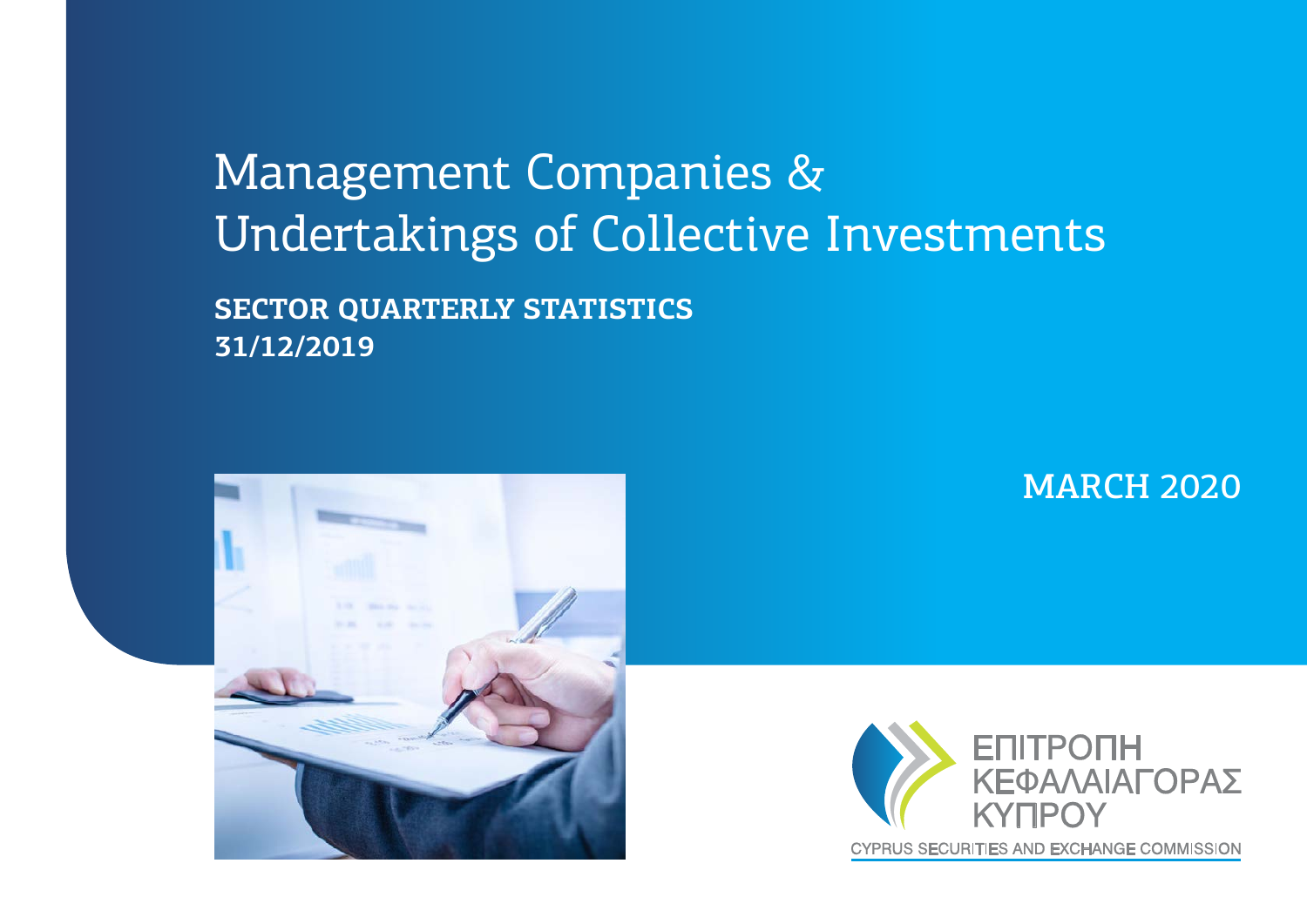

# Disclaimer

The 'Management Companies and Undertakings of Collective Investments Sector Quarterly Statistics' is prepared based on data collected by CySEC, provided by Management companies and Undertaking of Collective Investments that are under its supervision. The Risk Management and Statistics Department of CySEC only performs analysis of the data and does not verify in any way whatsoever the said data as to its accuracy and/or truthfulness and/or currency.

CySEC is not liable for any errors or omissions.

Any discrepancy may be brought to the notice of CySEC at: risk.statistics@cysec.gov.cy .

CySEC is the copyright holder of this publication. It should not be reproduced, published, distributed or displayed in whole or in part, in any form or by any means without the prior written permission of CySEC.

The contents of this publication are for information purposes only and should not be relied upon for the fulfilment and/or performance of business, commercial and/or investment decisions or activities, or for any other purpose whatsoever.

CySEC reserves the right to revise any information published in this publication.

Cyprus Securities and Exchange Commissions 19 Diagorou 1097, Nicosia, Cyprus Telephone: +357 22 506 600 Website: www.cysec.gov.cy

Cyprus Securities and Exchange Commission 2020

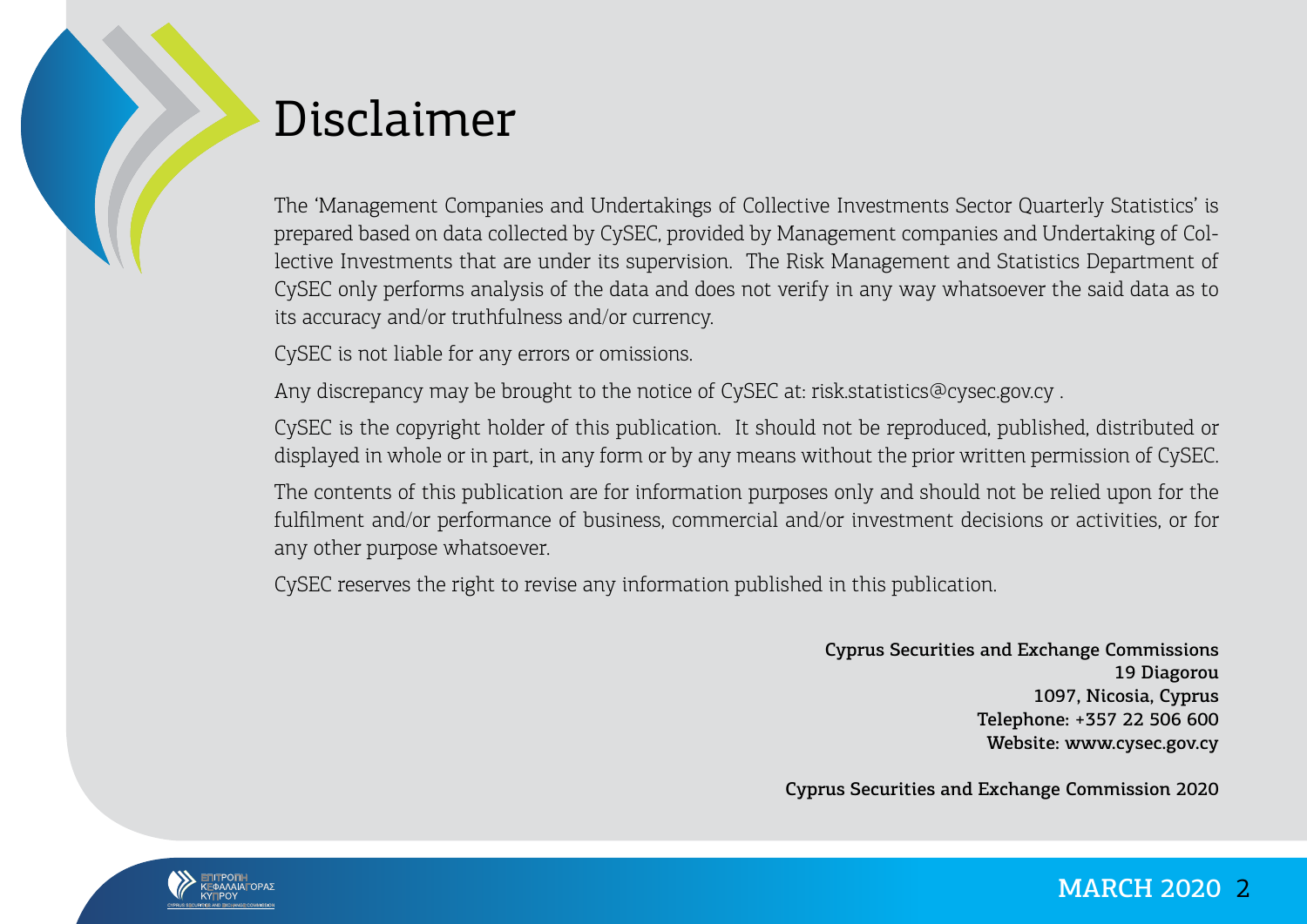

# Introduction

Welcome to our publication of The 'Management Companies and Undertakings of Collective Investments Sector Quarterly Statistics', a bulletin that provides the key findings about the Collective Investment Schemes Sector for the fourth quarter of 2019.



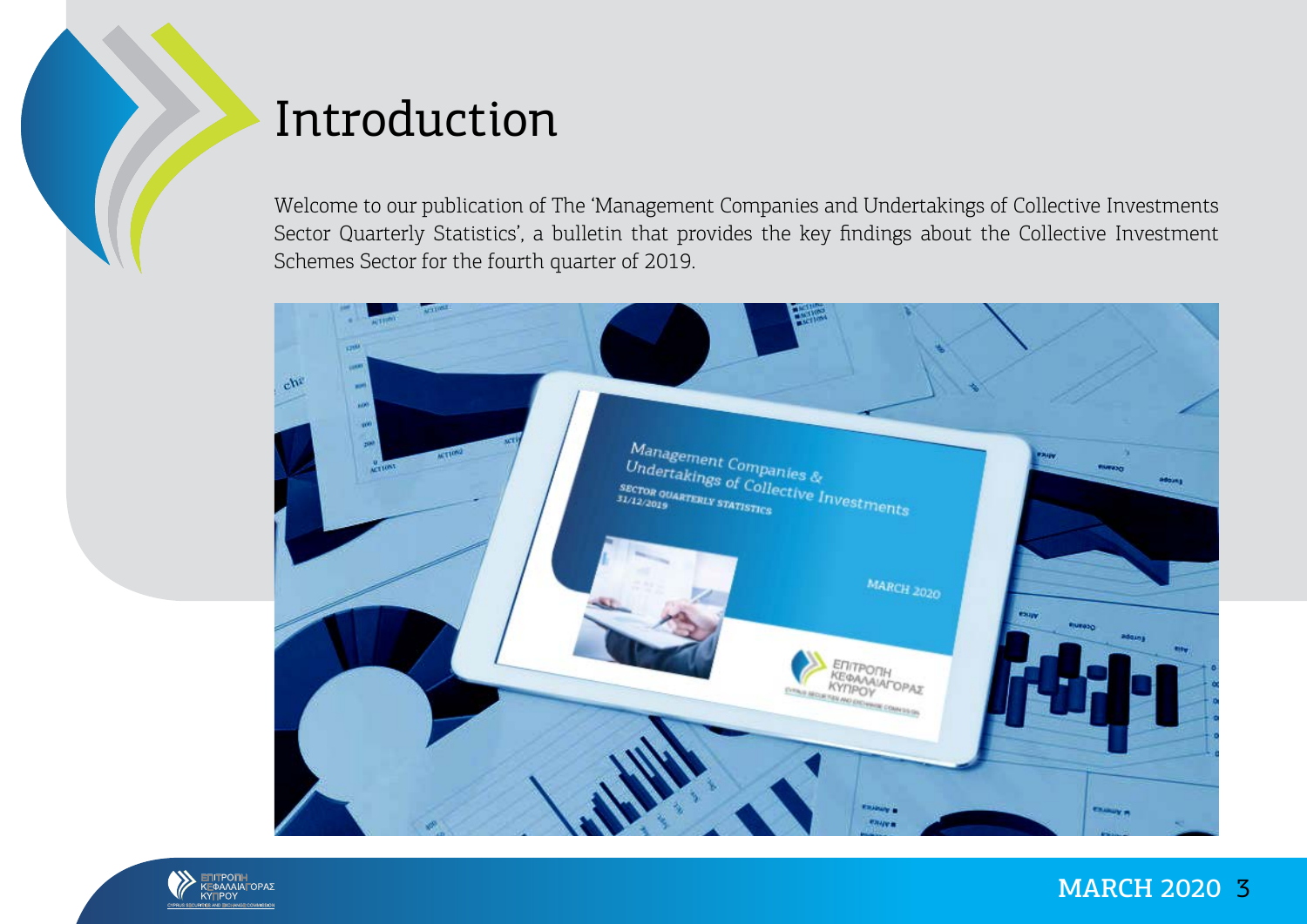# Summary

Based on the statistics for **the 4th quarter of 2019**, CySEC has under its supervision in total 210 Management Companies and Undertakings of Collective Investments (UCIs). From these, 137 companies have operations. The total number of companies includes, 109 Externally Managed UCIs, 58 Internally Managed UCIs and 43 External Fund Managers. The total number of Management Companies includes 30 AIFMs, 67 Sub-threshold AIFMs and 4 UCITS Management Companies.

The Total Assets Under Management (AUM) for the 4th quarter of 2019 reached €8.3 billion, recording a 8% increase compared to the 3rd quarter of 2019 and the UCIs, managed by the Management Companies had a Net Asset Value (NAV) of €6.4 billion. Approximately 65.4% of the AUM relate to Assets managed by the AIFMs, 25.9% by the Sub-threshold AIFMs, 4.2% by the UCITS Management Companies, 3.3% by the CIFs and only 1.2% by the Regulated UCIs that are managed by Foreign Fund Managers.

UCITSs invest heavily in Transferable Securities (83%), followed by the investments in Bank Deposits (9.2%). AIFs, AIFLNPs and RAIFs invest mainly in Private Equity (42.4%), while the investment in Real Estate represents the 14% of the AUM.

There are 124 UCIs in total with operations. The 70% of the total AUM, relates to 111 UCIs domiciled in Cyprus (10 UCITS, 32 AIF, 63 AIFLNP and 6 RAIF). From the total 124 UCIs managed by UCIs Management Companies, 87 invest in Cyprus entirely or partially and €1.1 billion (13.4%) are investments made in Cyprus. The 12% of the investments in Cyprus are in Private Equity, while the 23% of the investment in Cyprus are in Real Estate.

Regarding the categorisation of the unit-holders, for UCITs these are mainly Retail Investors (99.4%), while for AIF, AIFNLP and RAIF, 54.1% of them are Professional Investors, 42.1% Well-Informed Investors and only 3.8% Retail Investors.

Finally, information regarding the investments of UCIs in the areas of Shipping, Energy, Fintech and Sustainability, was for the first time included in the statistical bulletin.

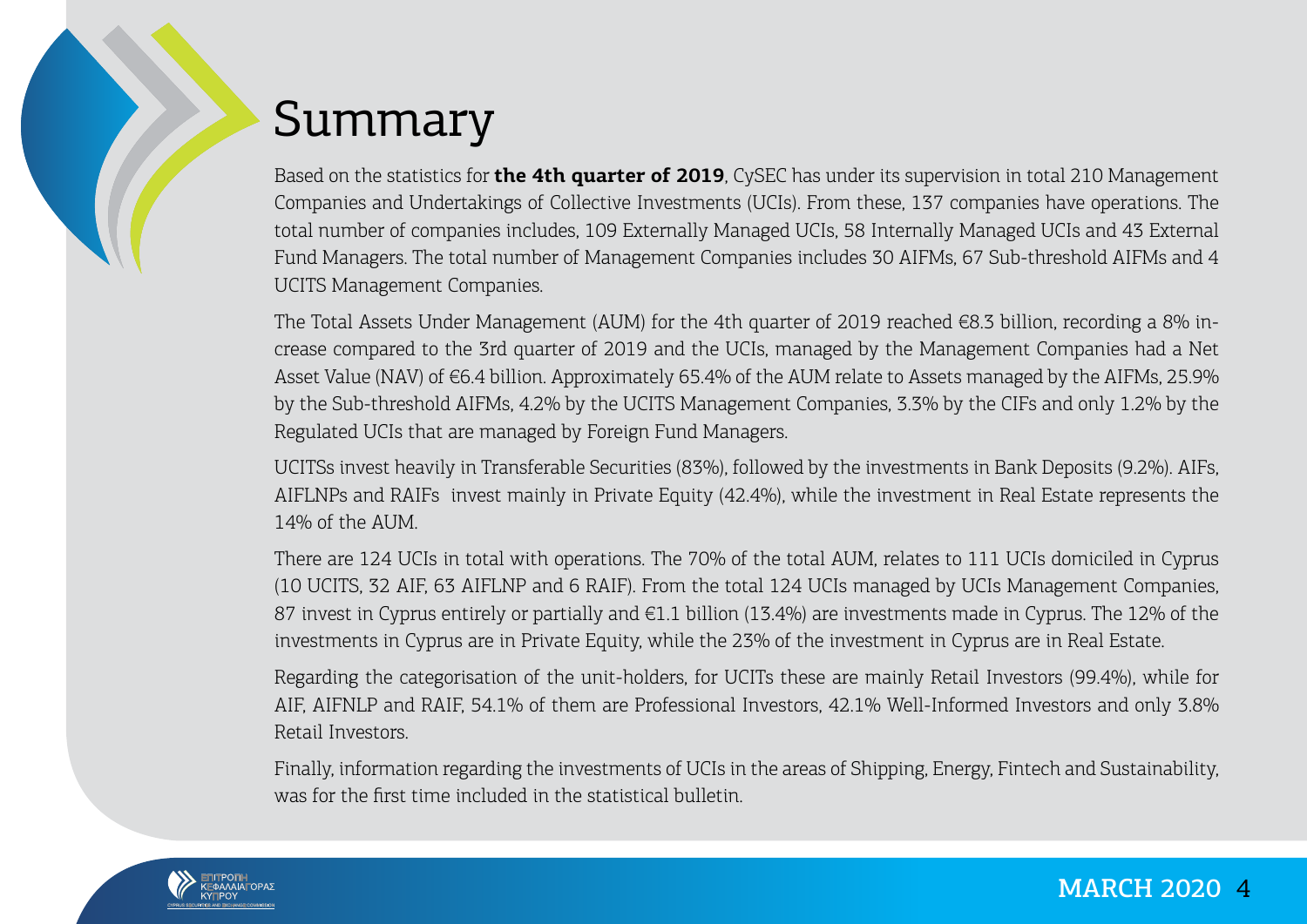### Number of Management Companies and Undertakings of Collective Investments (UCIs) over the last years

**TOTAL NUMBER OF MANAGEMENT COMPANIES AND UCIS 2014-2019**



**TOTAL NUMBER OF MANAGEMENT COMPANIES AND UCIS 2016-2019 NUMBER OF AUTHORISED COMPANIES WITH AND WITHOUT OPERATIONS**



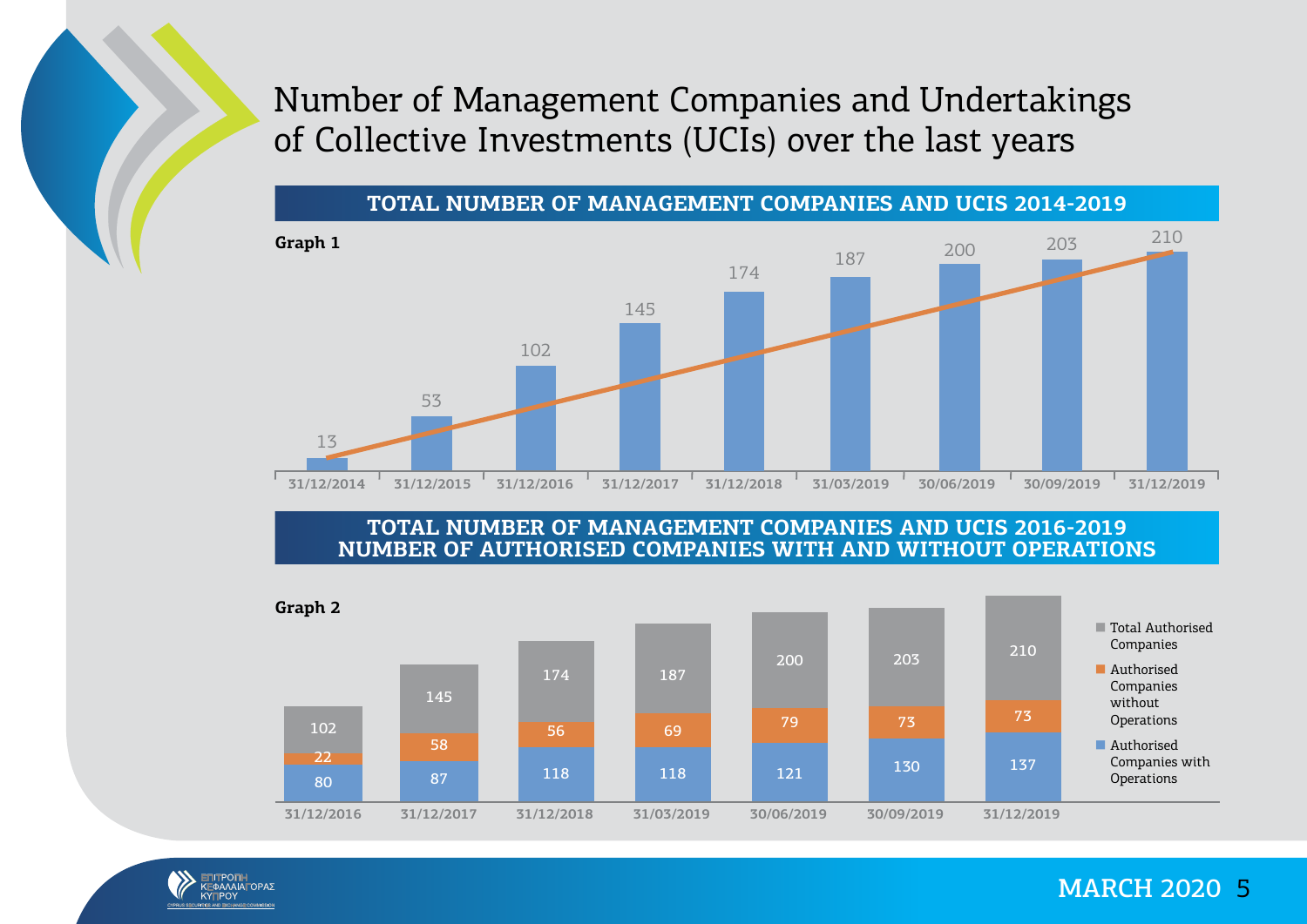### Number of Authorised by CySEC Management Companies and UCIs 31/12/2019



| Table 1      |                                      |                                      |  |  |  |  |  |
|--------------|--------------------------------------|--------------------------------------|--|--|--|--|--|
|              | Management Companies and UCIs        | Authorised<br>by CySEC<br>31/12/2019 |  |  |  |  |  |
| A.1          | <b>AIFMs</b>                         | 30                                   |  |  |  |  |  |
|              | A.1.1 AIFM - External Fund Managers  | 29                                   |  |  |  |  |  |
|              | A.1.2 AIFM - Internally Managed Fund | $\mathbf{1}$                         |  |  |  |  |  |
| A.2          | Sub-threshold AIFMs                  | 67                                   |  |  |  |  |  |
|              | A.2.1 AIF (Internally Managed)       | $\mathbf{1}$                         |  |  |  |  |  |
|              | A.2.2 AIFLNP (Internally Managed)    | 56                                   |  |  |  |  |  |
|              | A.2.3 Special Purposes Entities      | 10                                   |  |  |  |  |  |
| A.3          | <b>UCITS Management Companies</b>    | $\overline{4}$                       |  |  |  |  |  |
| A.4          | <b>Externally Managed UCIs</b>       | 109                                  |  |  |  |  |  |
|              | A.4.1 UCITS                          | 10                                   |  |  |  |  |  |
|              | A.4.2 AIF (Externally Managed)       | 44                                   |  |  |  |  |  |
|              | A.4.3 AIFLNP (Externally Managed)    | 36                                   |  |  |  |  |  |
|              | A.4.4 RAIF (Registered AIF)          | 19                                   |  |  |  |  |  |
| $\mathbf{A}$ | <b>Total</b>                         | 210                                  |  |  |  |  |  |
|              | <b>Total Number of UCIs (Note A)</b> | 167                                  |  |  |  |  |  |

*Note A: The total number of UCIs includes, 1 AIFM-Internally managed, 1 AIF (Internally Managed), 56 AIFLNP (Internally Managed), 10 UCITS, 44 AIF (Externally Managed), 36 AIFNLP (Externally Managed) and 19 Registered AIFs.*

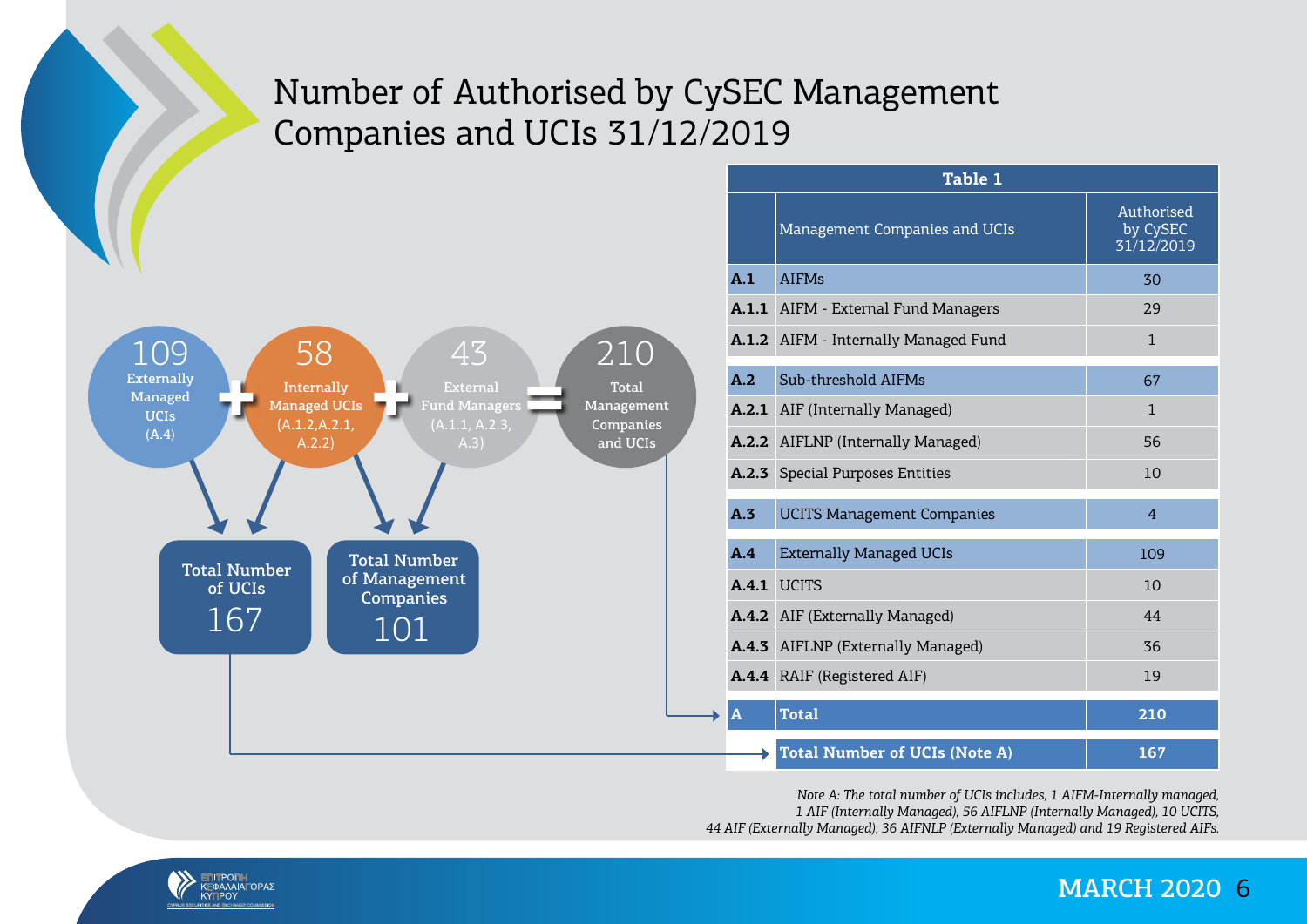

## Assets Under Management (AUM)

Total AUM 31/12/2019 €8,269,248,132

Total NAV 31/12/2019 €6,421,542,515

| Table 2        |                                                                                               |                               |                               |                                                                                                   |  |  |  |
|----------------|-----------------------------------------------------------------------------------------------|-------------------------------|-------------------------------|---------------------------------------------------------------------------------------------------|--|--|--|
|                |                                                                                               | <b>AUM</b><br>31/12/2019<br>€ | <b>NAV</b><br>31/12/2019<br>€ | Number of<br>UCIs under<br>management<br>with<br>operations<br>(CY & Non-CY<br>UCI <sub>s</sub> ) |  |  |  |
| A1             | <b>AIFMs</b>                                                                                  | 5,405,341,021                 | 4,278,109,427                 | 42                                                                                                |  |  |  |
| A2             | Sub-threshold AIFMs                                                                           | 2,140,785,055                 | 1,456,219,127                 | 47                                                                                                |  |  |  |
| A <sub>3</sub> | <b>UCITS Management</b><br>Companies                                                          | 344,578,437                   | 344,578,437                   | 13                                                                                                |  |  |  |
| $\bf{B}$       | <b>CIFs</b>                                                                                   | 272,473,835                   | 236,956,802                   | 17                                                                                                |  |  |  |
| $\mathbf{C}$   | Regulated UCIs (managed<br>by foreign fund manager<br>-entities not included<br>above $(A-B)$ | 106,069,784                   | 105,678,722                   | 5                                                                                                 |  |  |  |
| D              | <b>Total</b>                                                                                  | 8,269,248,132                 | 6,421,542,515                 | 124<br>(Note A)                                                                                   |  |  |  |









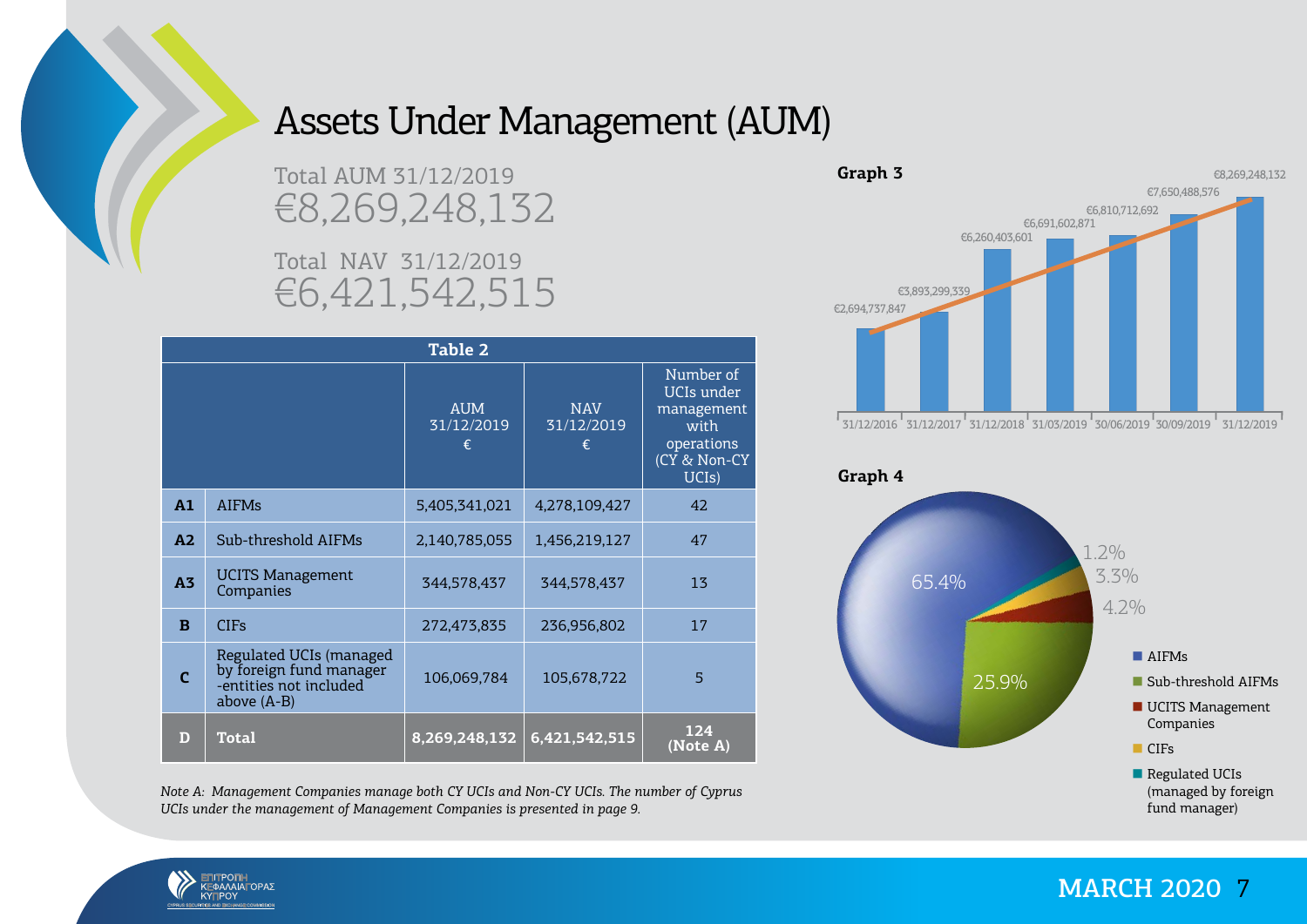

**Graph 5**

### AUM analysed as per the Investment Strategy



#### **UCITS INVESTMENT STRATEGY**





#### **AIF, AIFLNP AND RAIF INVESTMENT STRATEGY**



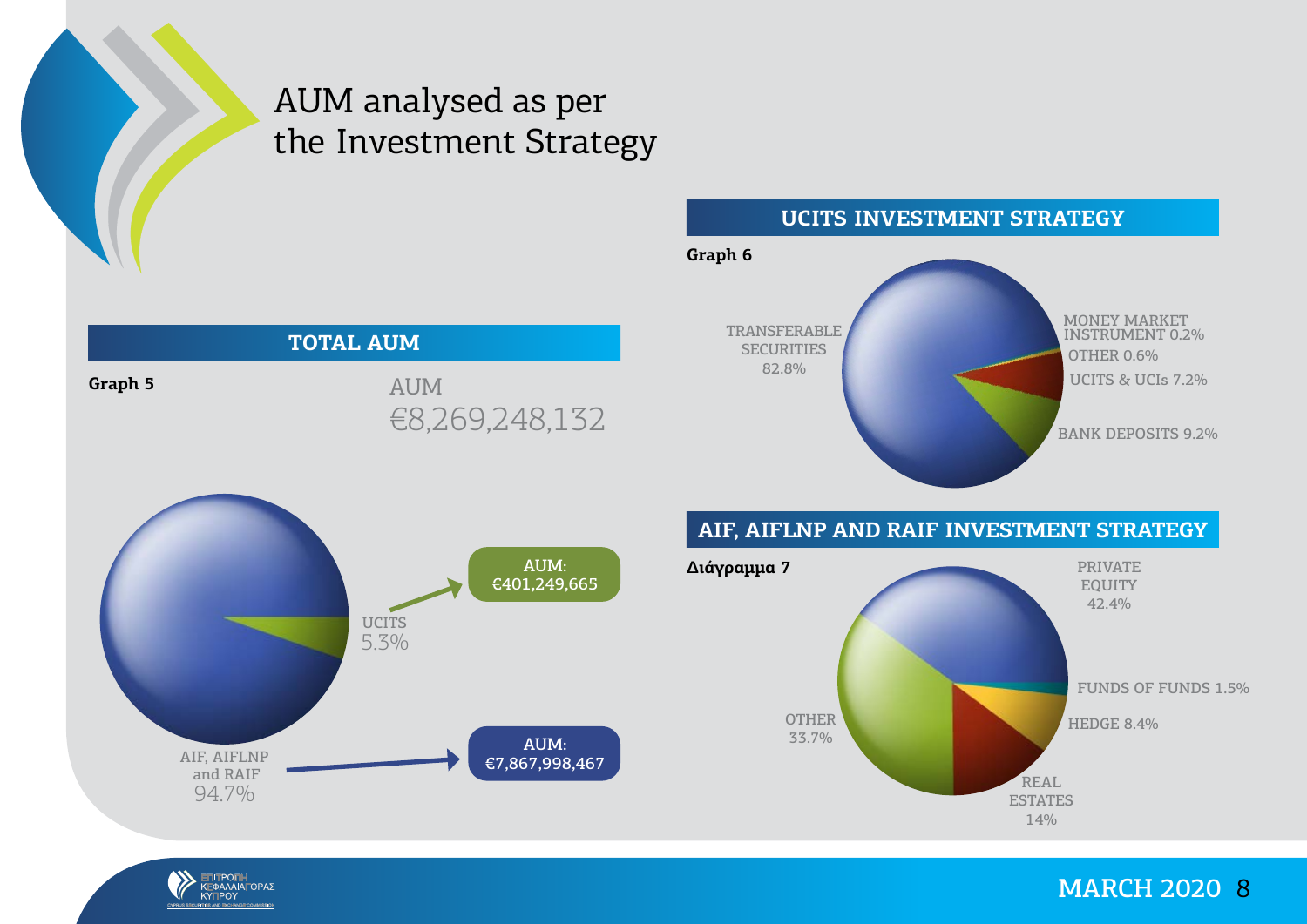## Domicile of UCIs under Management





| <b>Domicile</b><br>of UCIs | <b>AUM</b><br>€ | $AUM - %$<br>to total | <b>NAV</b>    | Number<br>of UCIs |
|----------------------------|-----------------|-----------------------|---------------|-------------------|
| CY UCIS                    | 5,747,212,694   | 69.5%                 | 4,737,826,945 | 111               |
| Non-CY UCIs                | 2,522,035,438   | 30.5%                 | 1,683,715,570 | 1 <sub>5</sub>    |
| Total                      | 8,269,248,132   | 100%                  | 6,421,542,515 | 124               |

#### **DOMICILE OF UCIS UNDER MANAGEMENT PER TYPE OF UCI (TOTAL NUMBER 124 UCIS)**



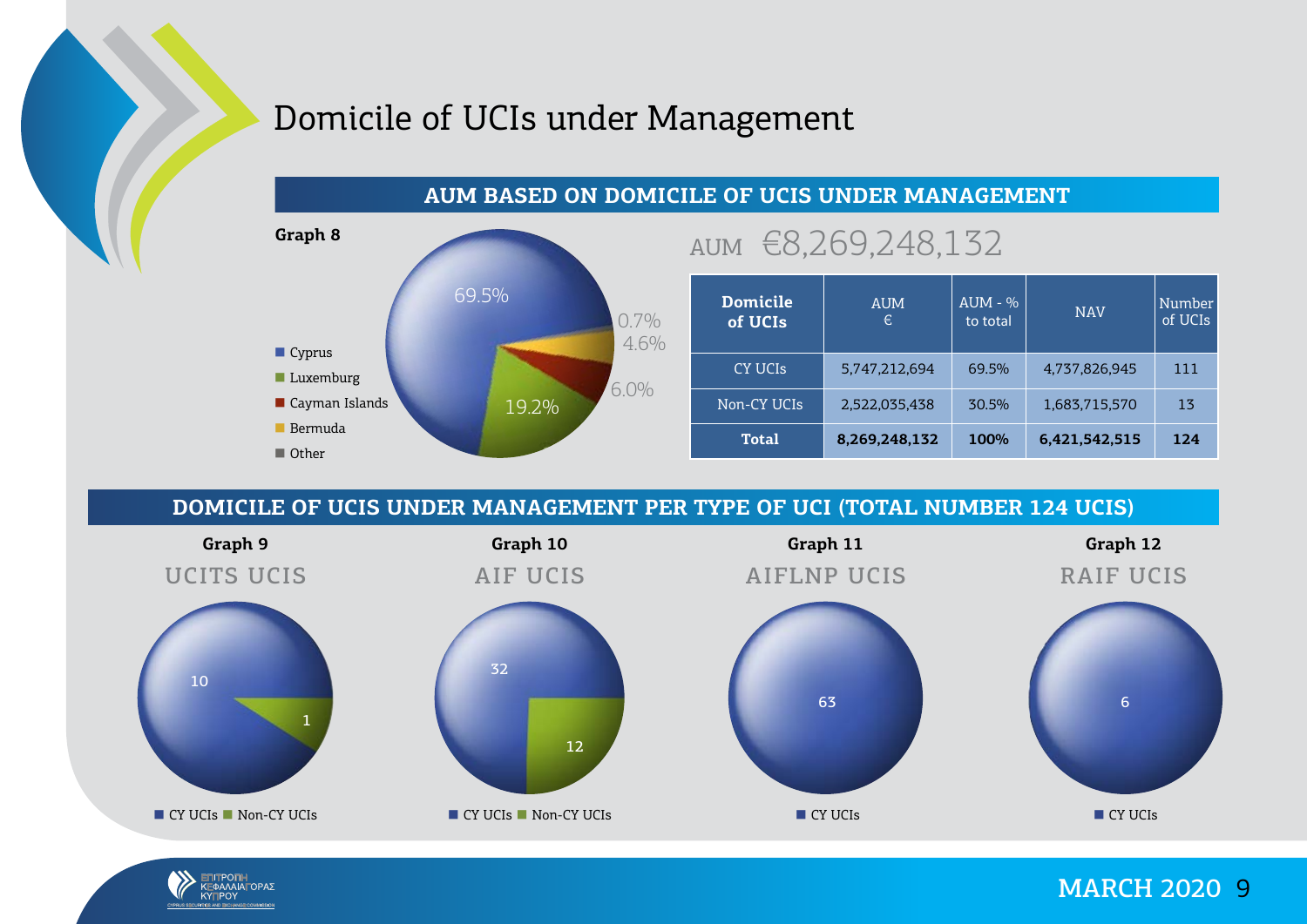

### AUM invested in Cyprus and Abroad as at 31/12/2019

From the total of 124 UCIs managed by UCIs Management Companies, 87 invest in Cyprus (entirely or partially)



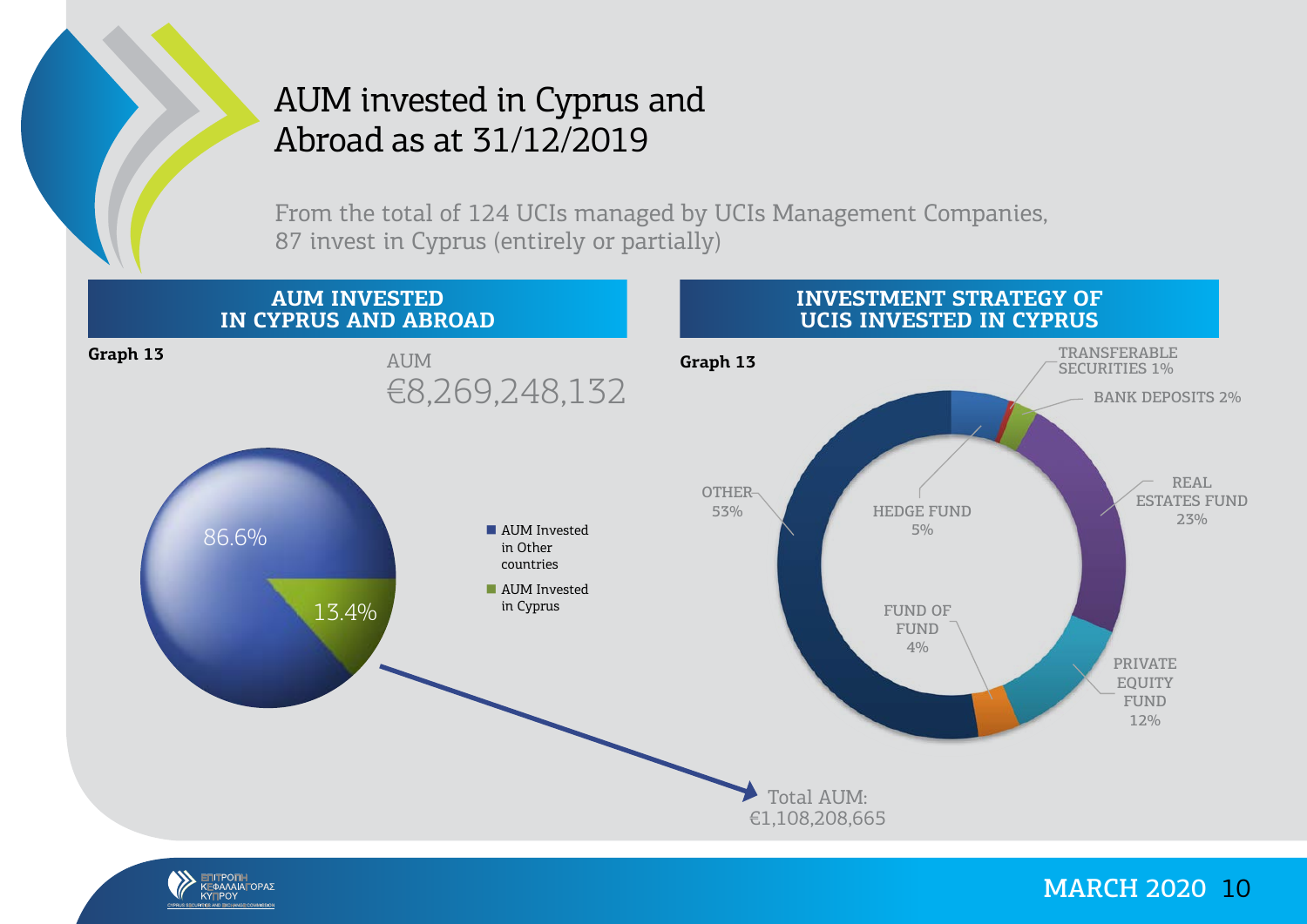

### Categorisation of Unit-holders



![](_page_10_Picture_3.jpeg)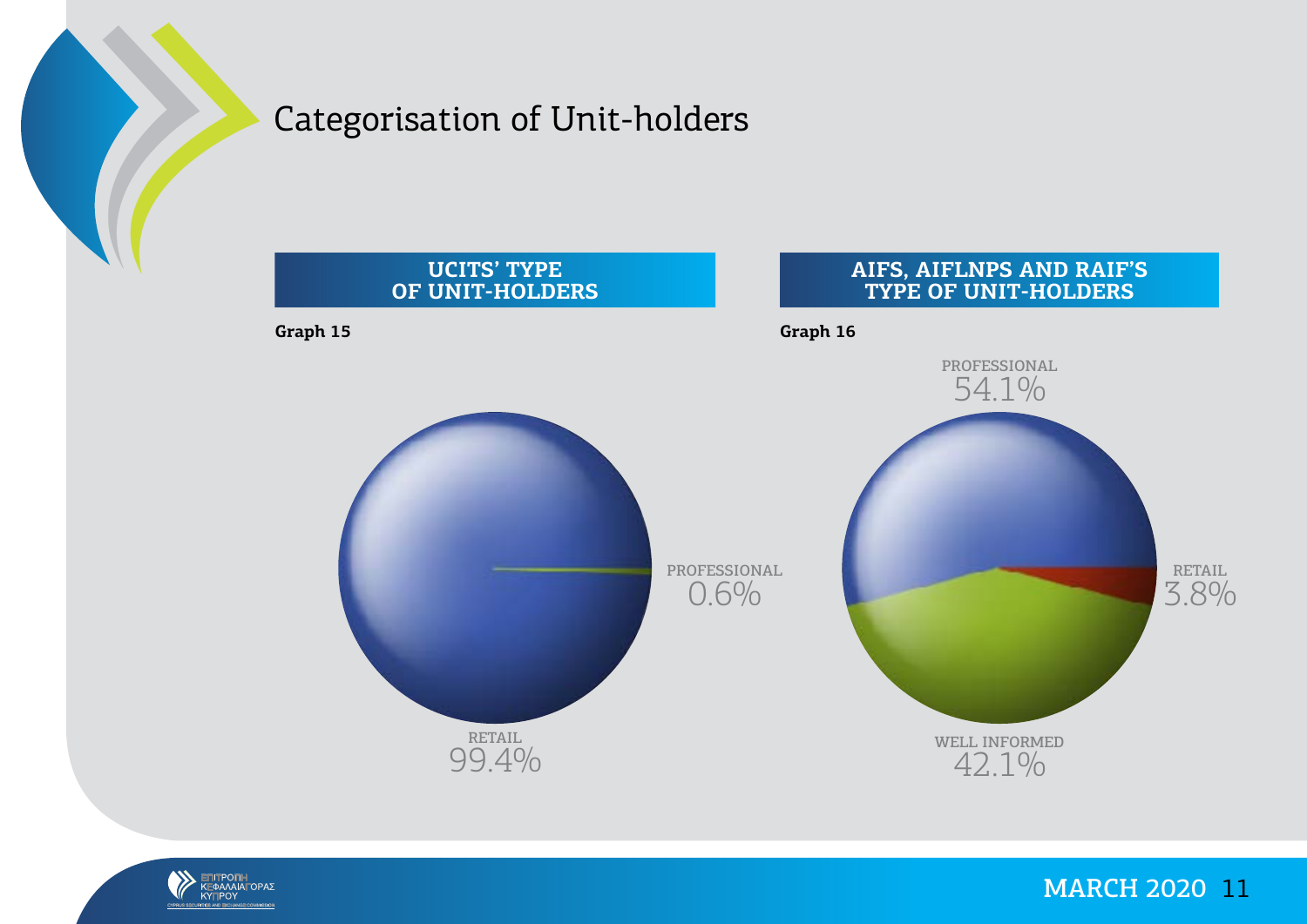![](_page_11_Picture_0.jpeg)

### Investment in specific sectors

**ENERGY**

![](_page_11_Picture_3.jpeg)

AUM: € 125.8mil (1.52% of total AUM)

#### **SUSTAINABLE INVESTMENTS**

![](_page_11_Picture_6.jpeg)

AUM: € 13.2mil (0.16% of total AUM)

#### **FINTECH**

![](_page_11_Picture_9.jpeg)

AUM: €31 million (0.38% of total AUM)

### **SHIPPING**

![](_page_11_Picture_12.jpeg)

AUM: € 22.8 million (0.28% of total AUM)

![](_page_11_Picture_14.jpeg)